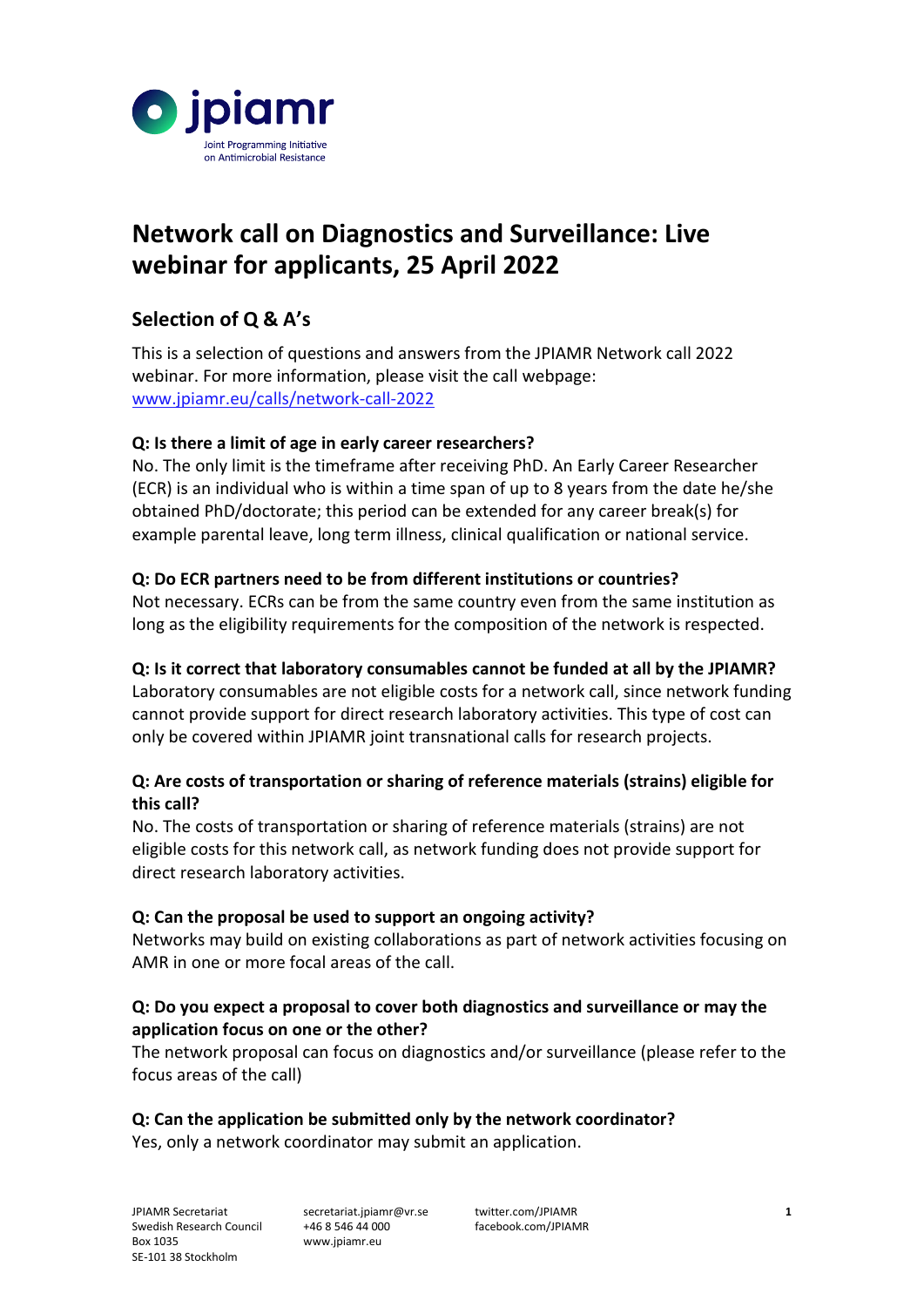**Q. Is it possible to submit proposals for various pathogens or related-subjects with coordinators in different countries but using the same network partners?** The eligibility rules allow that the same partner(s) can be part of more than one  $(1)$ JPIAMR network in the present call.

#### **Q: Would antimicrobial surveillance such as antifungal, antiviral, antiparasitic as well as antibacterial qualify for the call instead of an antibiotic specific study?**

The aim of this call within the context of the JPIAMR SRIA is identification of research questions and problems which need to be addressed to facilitate the development, optimisation and use of diagnostics and surveillance tools, technologies, and systems to detect bacterial and/or fungal infections and antimicrobial susceptibility could ultimately lead to a reduction in the global burden of antimicrobial resistance. If the proposal addresses surveillance of antiviral or antiparasitic topics in relation of bacterial and/or fungal infections then it is in the scope of the call. Please contact your national funding agency or the joint call secretariat if your topic includes antiviral or antiparasitic resistance studies and you are unsure whether the topic is eligible.

## **Q: If you are already working as part of a consortium with partners from different countries across the globe, can you still apply and nest the study within your existing project work?**

Absolutely. Networks may build upon new or existing global collaborations/partnerships and may align with projects already conducted by previous JPIAMR actions in the areas of diagnostics and surveillance.

## **Q: Can you work on retrospective samples data sets or would the funding be specifically prospective work?**

Retrospective data sets can be used that could bring new insights and prospective views to the chosen area(s) of focus.

## **Q: How broad can the topic of a network be?**

The topic can be as broad as the network has the capacity to cope with and contains the necessary expertise. The broader the topic does not mean the better the application, as all the proposals in all relevant topics for the call will be assessed according the same evaluation criteria. See the call text for the evaluation criteria.

## **Q: Regarding data sharing, are there any limitations?**

No, there are no limitation for data sharing. Networks which are planning to manage data should provide a short Data Management Plan (section VI of the application form).

## **Q: Is the additional funding only available to the network coordinator or can this be allocated to a partner?**

Applicants should express their willingness to organise these additional activities in the Section IX of the application. For up to two (2) networks additional funding of up to  $\epsilon$ 50.000 could be allocated to organise start-up meeting and final workshop for all funded networks. Only after the funding decision is taken the additional budget will be allocate to hold those two events, taking into consideration the willingness of the